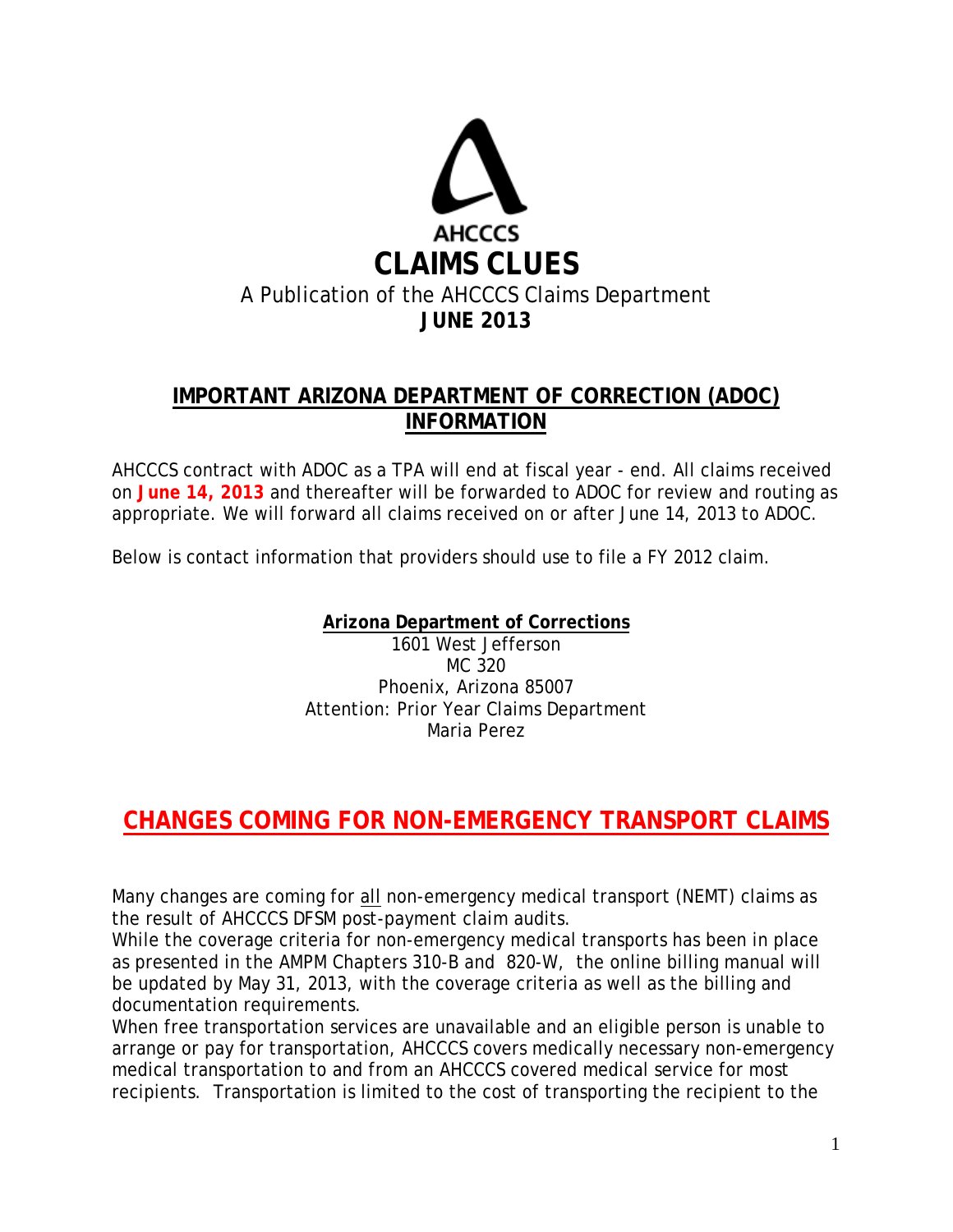nearest AHCCCS registered provider capable of meeting the recipient's medical needs. Transportation must only be provided to transport the recipient to and from the required, AHCCCS covered medical service.

For AHCCCS American Indian recipients who reside either on-reservation or offreservation and are enrolled with AIHP (Contract ID # 999998), transportation services are covered on a FFS basis under the following conditions:

- 1. Request for transport is prior authorized through AHCCCS/DFSM UC/UM when mileage is greater than 100 miles, whether one way or round trip
- 2. The recipient is not able to provide, secure or pay for their own transportation and free transport is not available; and
- 3. The transportation is provided to and from either of the following locations: a. the nearest appropriate IHS/Tribal 638 facility located either on-reservation or off-reservation or
	- b. the nearest appropriate AHCCCS registered provider located off-reservation

PA for non-emergency medical transport provided to an AHCCCS FFS recipient through the use of a private vehicle must be requested by the recipient's medical service provider. The PA for transport will not be issued unless the transport provider is an AHCCCS registered provider prior to seeking the PA.

Beginning with services incurred 7/1/2013 all NEMT claims must be submitted with the new AHCCCS standard Daily Trip Report. Effective with service dates 8/1/2013 and forward, any non-emergency transport claim that is submitted without the standard Daily Trip Report will be denied. It is the provider's responsibility to maintain all documentation that supports each transport service claimed. This new standard Daily Trip Report will be included in the online manual updates. A training session will be held for submitting the NEMT claims online with the required Daily Trip Report. All training notices will be sent to providers via List Serve. Some of the most common audit errors are:

- PA or Case Plan miles are billed rather than actual loaded mileage *as supported* by the odometer readings
- Billing for 99 miles when odometer readings indicate >100 miles and no PA was done for trip
- Round trip is billed when trip record supports 1 way trip
- Wait time is billed inappropriately
- Trip records are incomplete or illegible
- Claims with date spans or "bulk" billing multiple dates of service are not supported by the trip records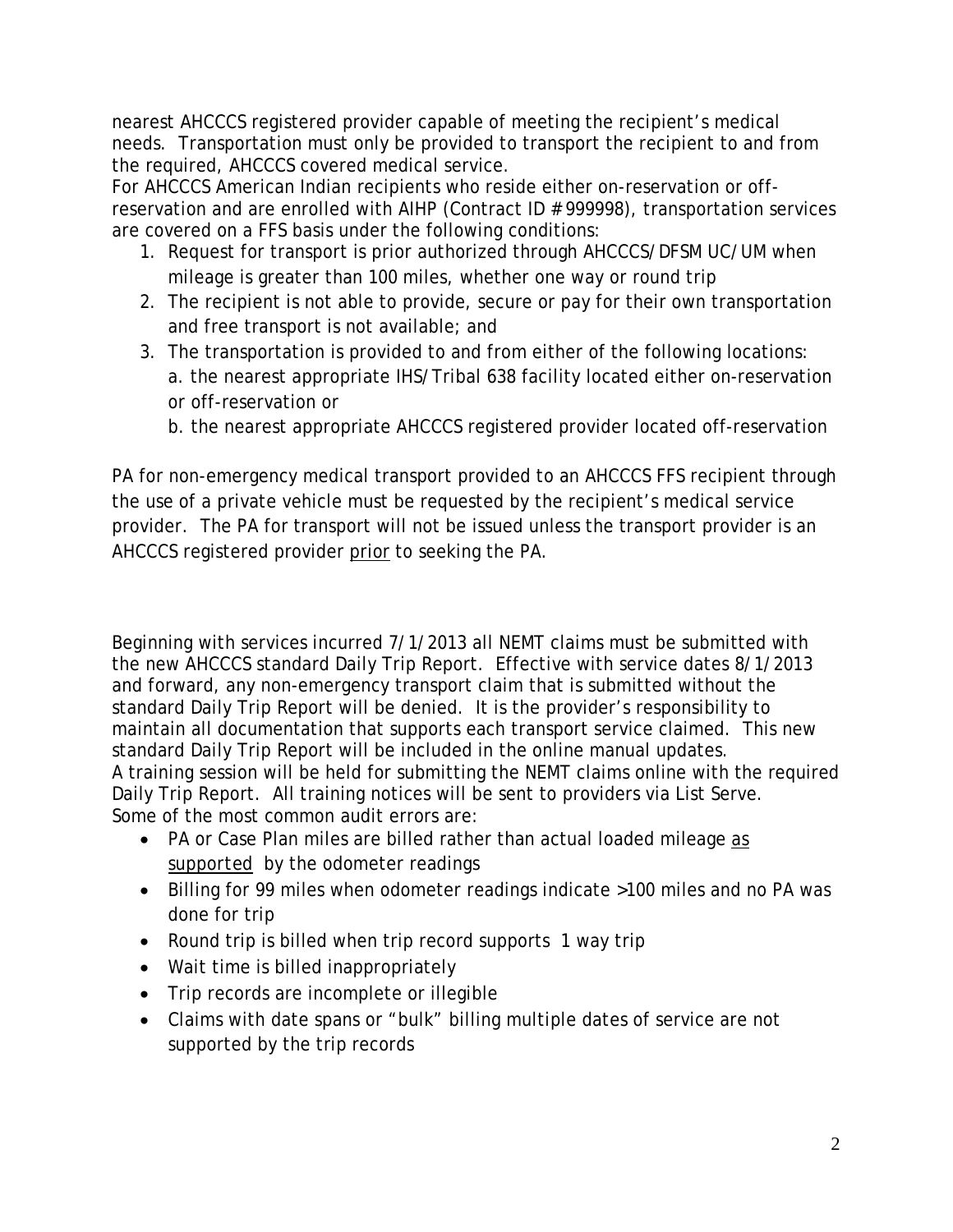• The purpose of the transport is not for "an AHCCCS covered medical service" to the nearest AHCCCS registered provider capable of meeting the recipient's medical needs

### *BILLING TIPS AND REMINDERS:*

When billing on a UB-04, the "**Statement Covers Period"** should reflect the beginning and ending dates of the billing period. This means from Emergency Room arrival until discharge day. Claims billed incorrectly will be denied.

# **REMINDERS FROM UM/CM PRIOR AUTHORIZATION UNIT**

The UM/CM Unit's Tribal Health Care Coordinator performs inpatient stay related member care coordination and disease management functions for the AIHP population. For general member related inquiries please contact Member Services at 602-417-7070.

**Authorization Status** - Please use the online system to check the status of your authorization requests. You can check authorization status by using the following link:<https://azweb.statemedicaid.us/Home.asp>

**Member Referrals for Specialty Care** - If your office is referring a member out of area for specialty services, please be sure to inquire to see if the member has personal transportation to and from their appointments. Though FFS members can receive services from any registered provider, **transport will only be covered to the nearest appropriate facility when AHCCCS is covering the cost of the transport.** 

**99601** and **99602** – Are codes indicated for the home infusion/administration of "specialty drugs" and should not be used to bill for enteral nutrition administration.

Please fax in MD authorization requests with supporting documentation for review prior to scheduled procedures. You can fax in the documentation using the FFS Prior Authorization Request Form.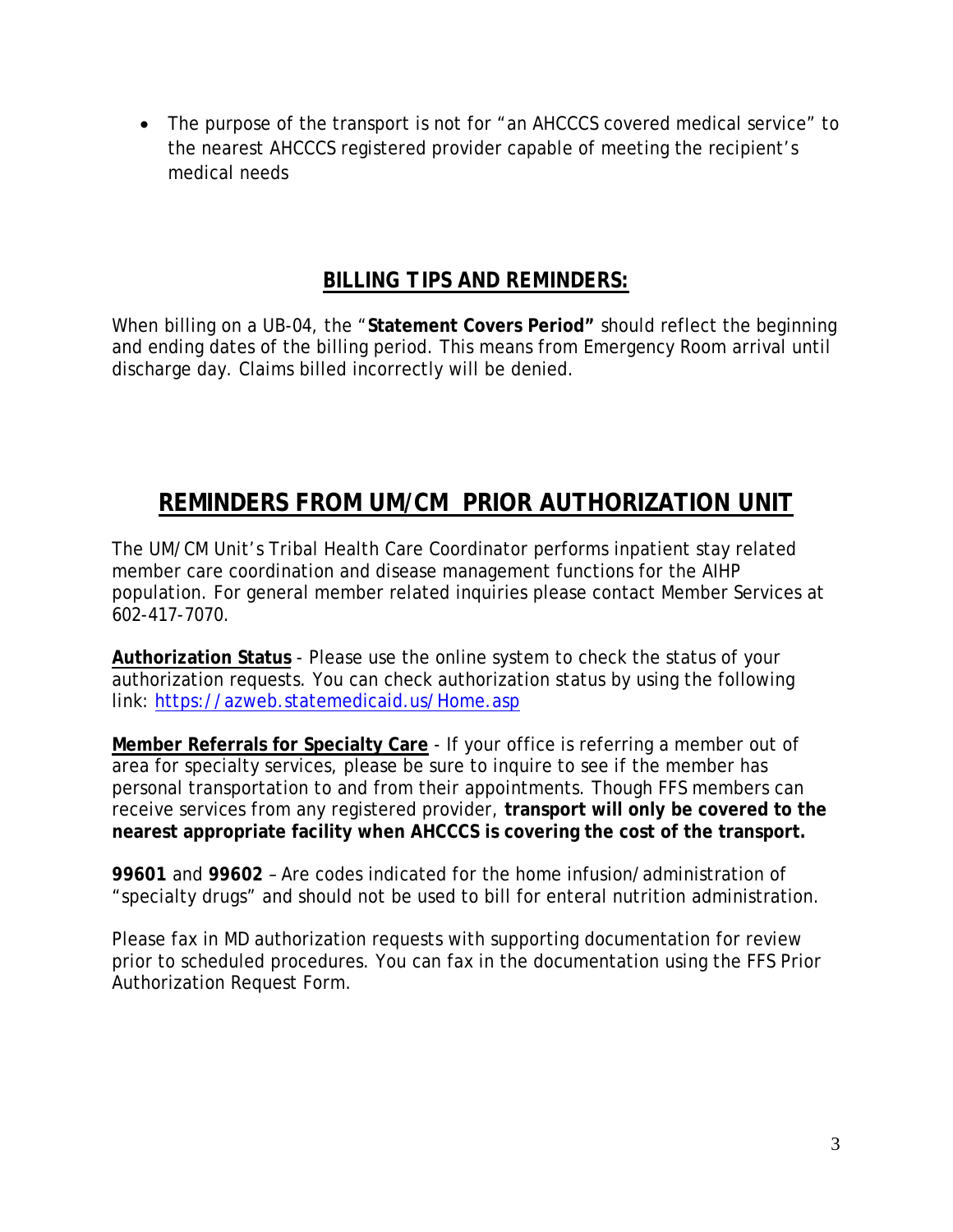#### **Transportation Reminders:**

Odometer readings must support your billed mileage. If the odometer readings indicate more or less mileage than what was billed reimbursed monies are subject to recoupment.

If the mileage is greater or less on one leg of a roundtrip transport than on another, you must submit documentation with your claim to explain the difference in mileage.

Please allow up to 72hrs turnaround time for processing of transportation authorization requests. Please use the online system to check authorization status. See the following link:<https://azweb.statemedicaid.us/Home.asp>

Effective for all billed dates of service **07/01/2013** and forward, the new **mandatory AHCCCS Trip Ticket** must accompany all transportation claims. Please register for List Serv in order to receive updates and announcements regarding these changes. Use the following link to register for email notifications (ListServ)<http://listserv.azahcccs.gov/cgi-bin/wa.exe?A0=FFS-TRANSPORTATION-L>

**Timeliness of Transport Authorization Requests** - Authorization requests should be submitted on or before the date of the NEMT service. Authorization requests can be faxed, or entered using the AHCCCS website 24 hours a day, 7 days a week *including weekends and holidays*. Authorization requests received after the date of service, even if the date of service falls on a holiday or a week-end will be considered to be untimely.

## **ENHANCED RATES FOR PRIMARY CARE SERVICES**

Section 1202 of the Affordable Care Act requires that Medicaid reimburse designated primary care providers who provide primary care services and vaccine administration services at rates that are not less than the Medicare fee schedule in effect for 2013 and 2014, or, if greater, at the payment rates that would result from applying the 2009 Medicare physician fee schedule conversion factor to the 2013 or 2014 Medicare payment rates. These reimbursement requirements apply to dates of service between January 1, 2013 and December 31, 2014. To receive the enhanced payment, CMS requires that physicians meeting one of the required criteria provide a "selfattestation" to AHCCCS verifying that they qualify for the enhanced payment through either the requisite Board certification or the 60% CPT code requirement. This means that before AHCCCS or its Contractors can provide an enhanced payment, **the physician must submit an Attestation form.** 

Physicians filing the required Attestation on or before April 30, 2013 will be paid the enhanced fee retroactively for dates of service from January 1, 2013 forward for all primary care eligible services. Physicians filing the required Attestation on or after